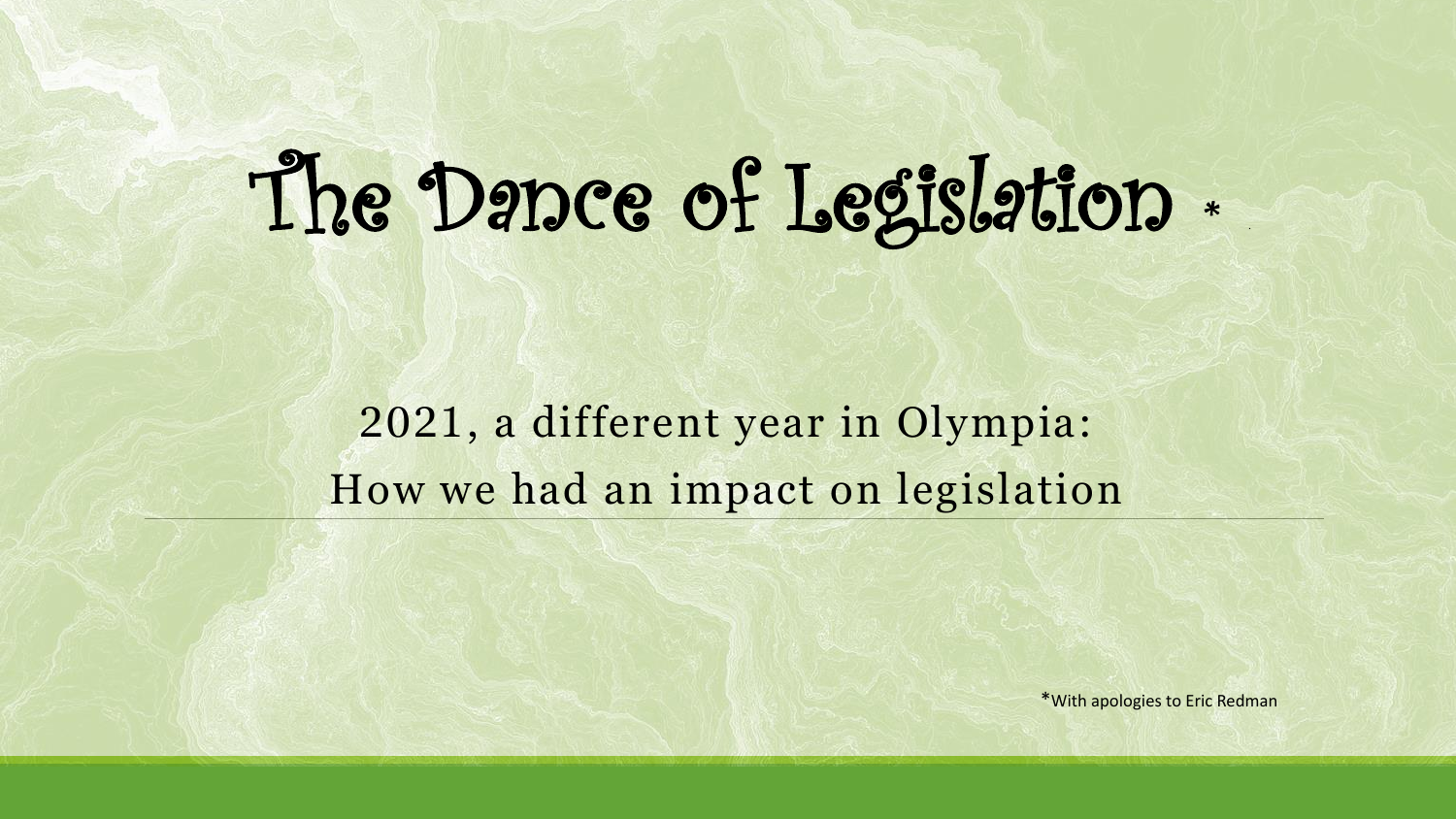#### I. From Bill to Law



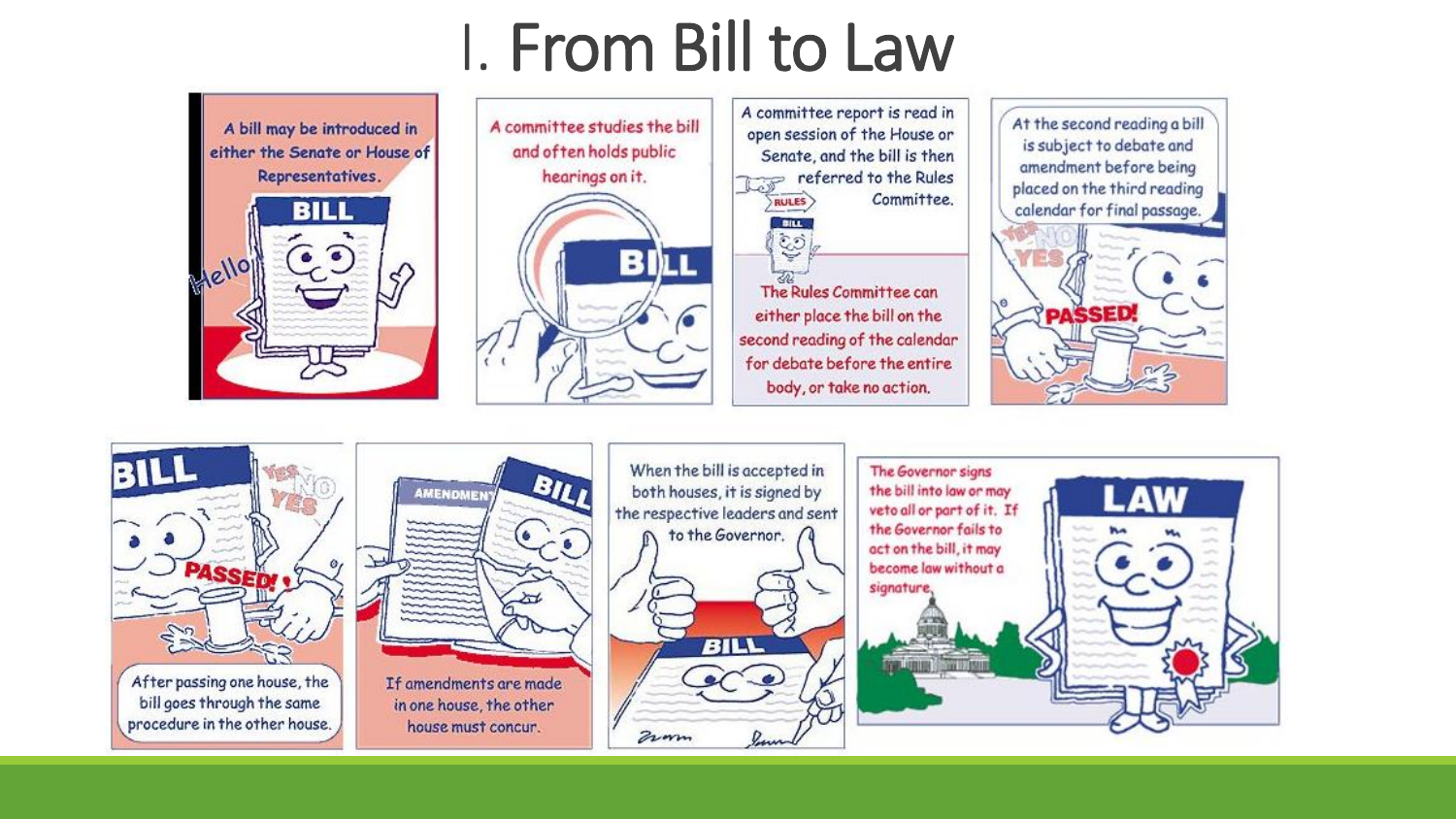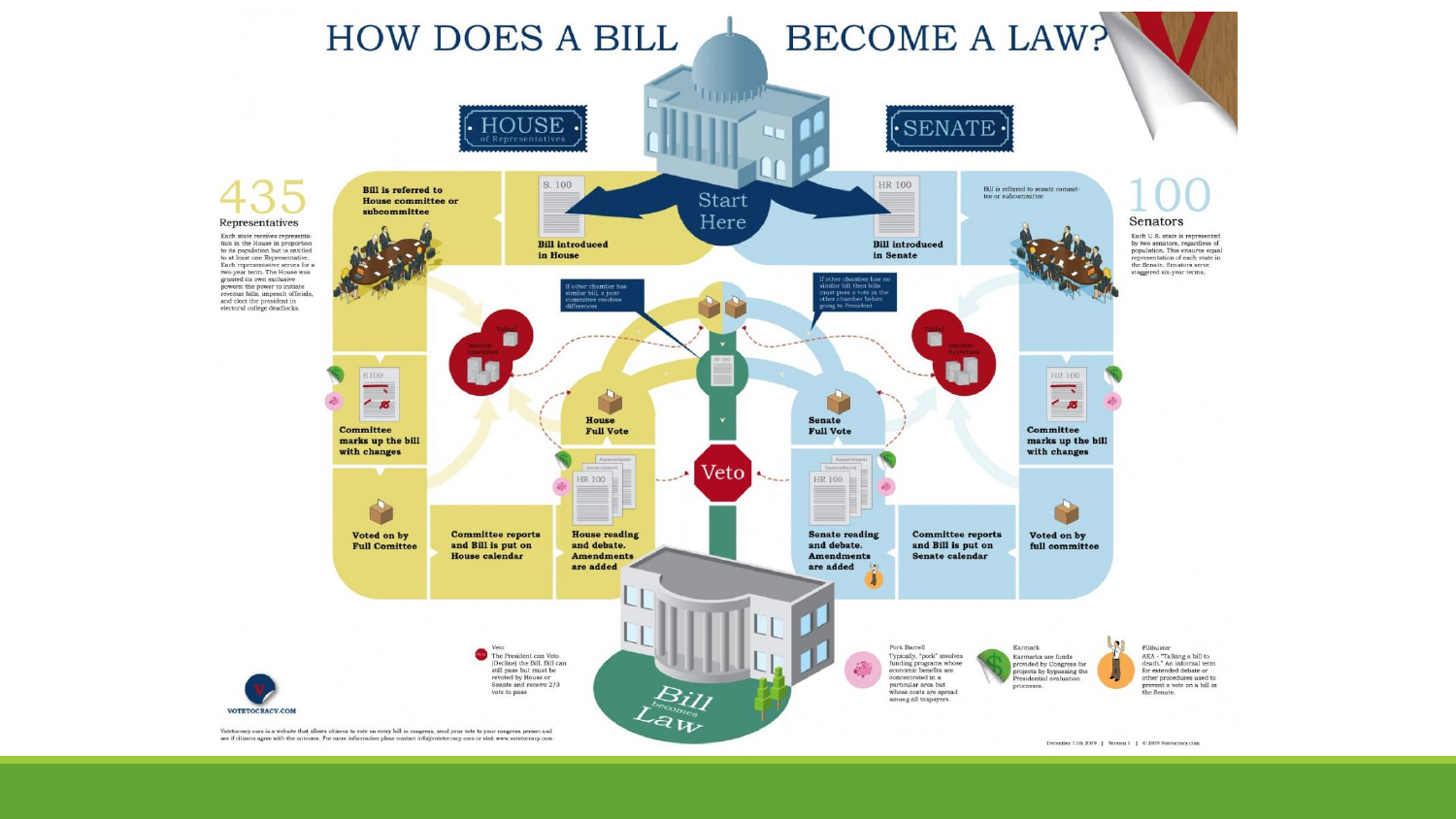## II. The Players

- •Senators Shelly Short, Phil Fortunato, and Lynda Wilson
- •Sen. Patty Kuderer, Chair, Housing and Local Government Committee
- •Sen. Christine Rolfes, Chair, Ways and Means Committee
- •Rep. Gerry Pollet, Chair, Local Government Committee
- •Carl Schroeder, AWC and Paul Jewell, WSAC
- •The WSABRB Legislative Committee!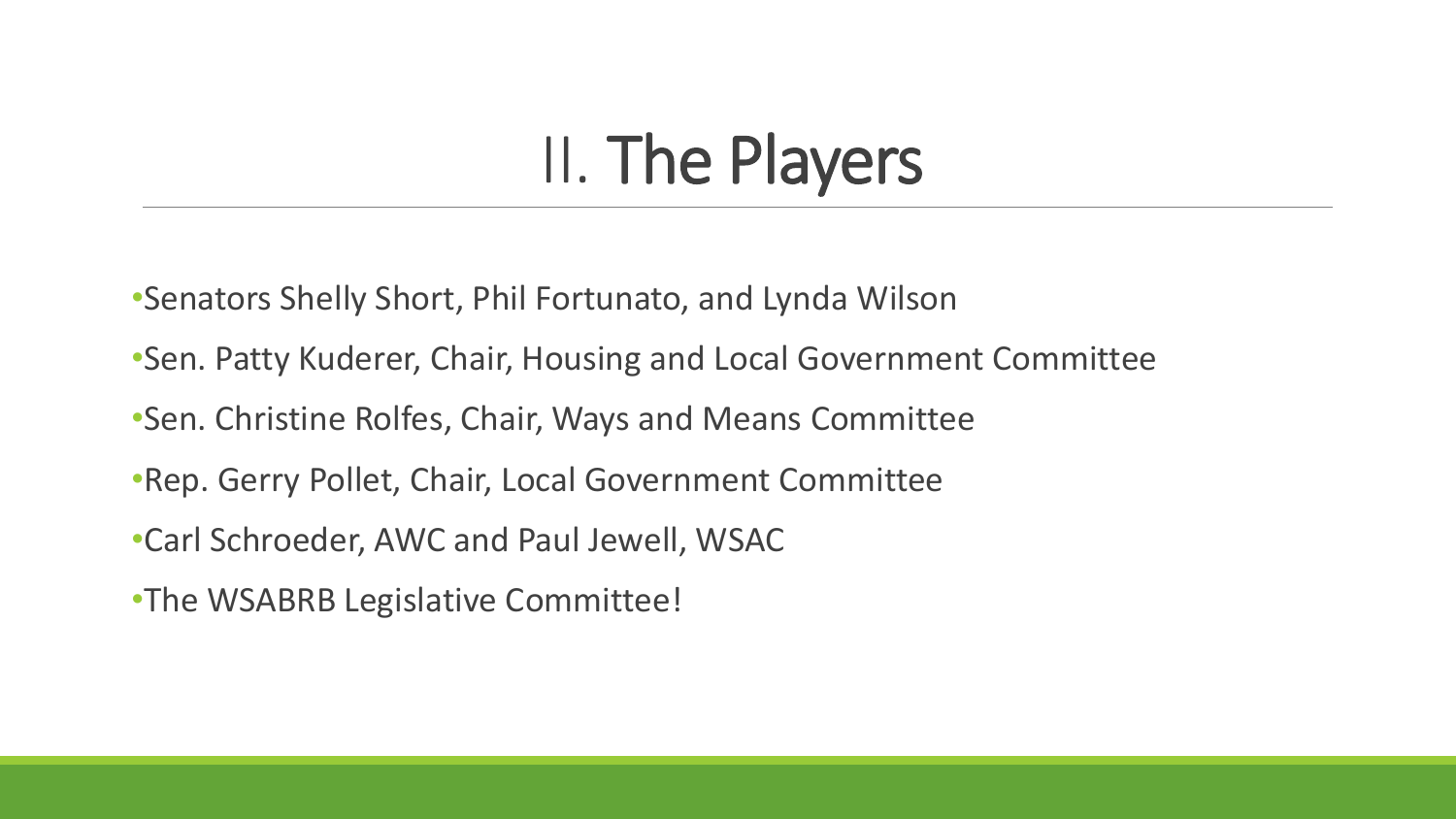#### III. Senate Bill 5368 History (1)

•Beginning of session: looking for any bill affecting BRBs

•Focus on SB 5368

- •Genesis of the bill
- •Intent: Rural economic development and modifying the GMA
- •One section of bill: an apparent new method of annexation
- •Senate hearings focused attention on economic development
- •Sudden reduction of bill scope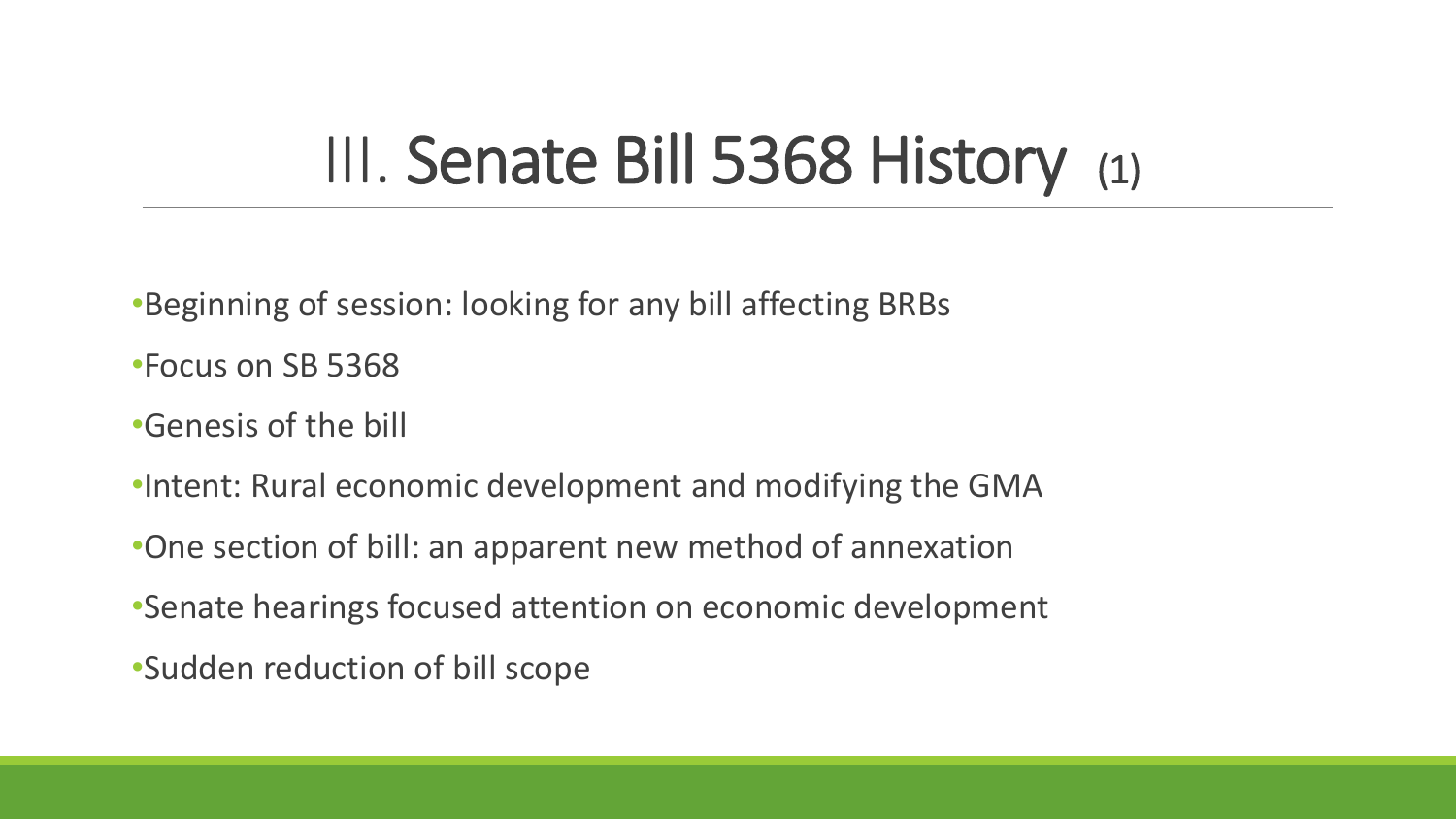#### III. Senate Bill 5368 History (2)

#### •Our 3-pronged strategy to address issues with SB 5368

- Conversations with AWC and WSAC
- Contacting legislative aides
- Letters and testimony to committees
- •Substitute SB 5368 with our language added
- •ESSB 5368 in the House
- •2SSB 5368 additions and subtractions
- •Enacted law with recognition of RCW 36.93 and public input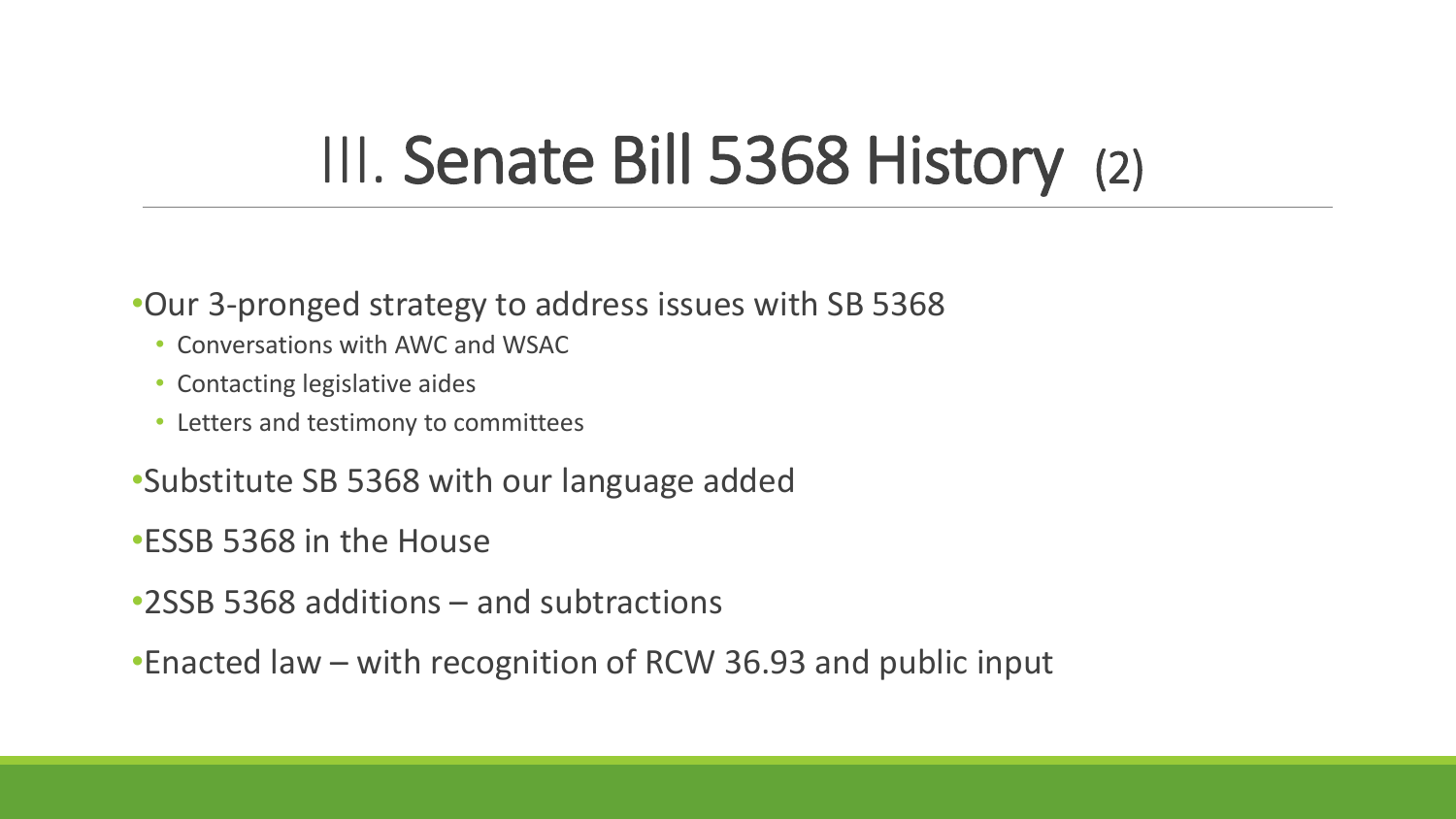#### IV: Lessons from Legislative Committee Tracking

- •Begin meeting and tracking bills when legislature starts
- •Use app "search" function to look for key words such as "annex", "boundary"
- •Find bills that look relevant and diligently track them
- •Research bill history, draft-bill language, staff reports, and recorded meetings
- •Talk with people you know: legislators, legislative aides, lobbyists
- •Friendships and acquaintances are golden
- •Engage in real dialogue and listen
- •Consider seeking to amend a bad bill rather than attacking it
- •Remember, a "dead" or dormant bill may suddenly return to life!